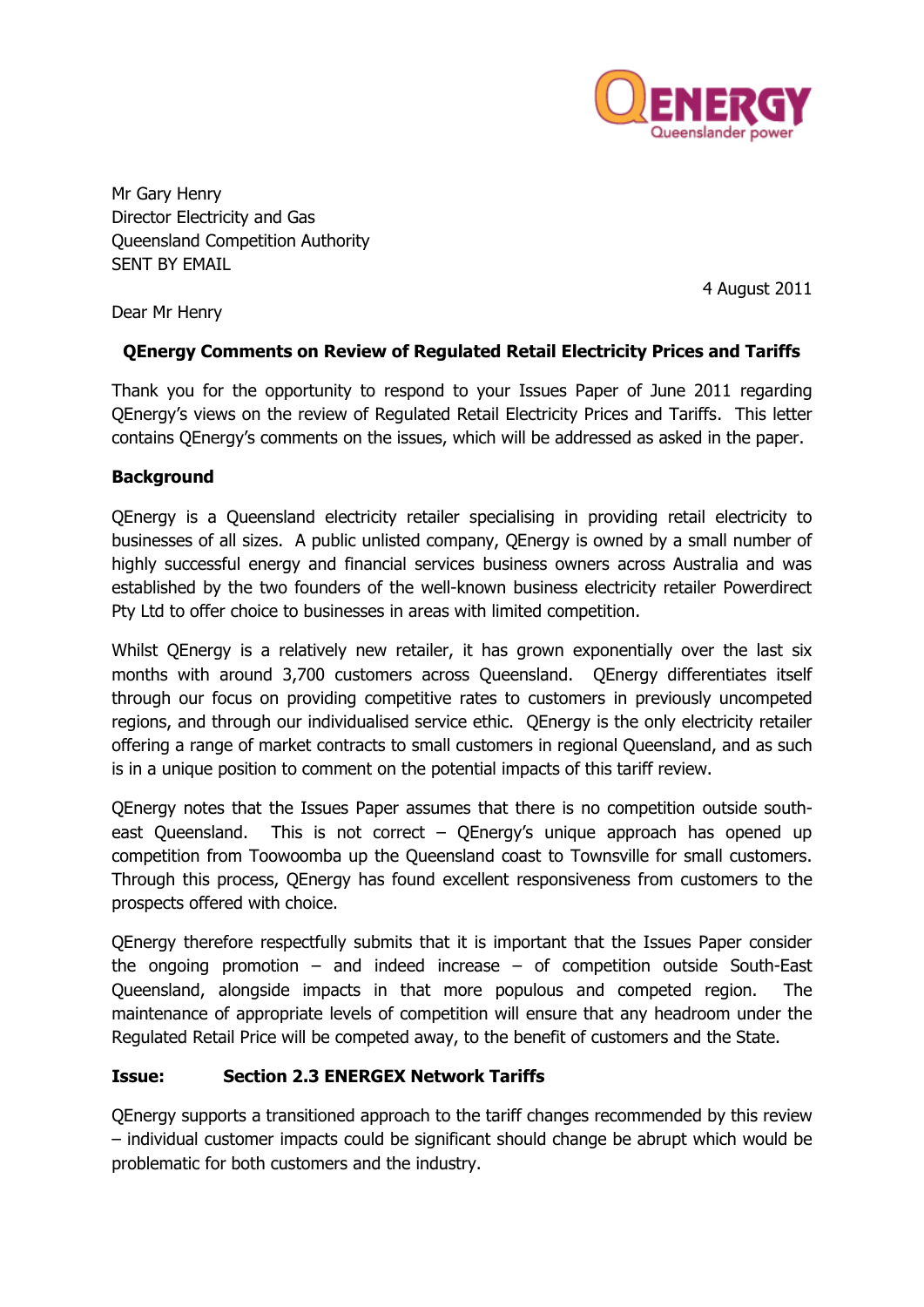QEnergy considers that the slightly amended network tariff structures proposed by ENERGEX in their letter dated 7 July 2011 are consistent with this transitioned approach. ENERGEX also demonstrates that the mapping of their proposed network charge structures is broadly consistent with a rationalised set of existing tariff structures. So in particular:

- QEnergy supports the consolidation of the 8500 and 8600 network codes, as well as the 8700 and 8800 network codes, to allow the business tariffs to more appropriately reflect the true structure of the network costs whilst not discriminating against customers in the consumption band just above 25 MWh per annum.
- QEnergy does not support the removal of tariff code 8200, particularly given that large customers in the South-East Queensland region will not have access to tariffs after 1 July 2012. The introduction of a new structure for these larger demand customers simply adds to the analytical complexity of taking these customers into the market, particularly as the new thresholds and levels will not be known until shortly before the implementation date.
- QEnergy supports the establishment of a Peak / Shoulder / Off-Peak mapping for domestic Time of Use periods which mirror National Electricity Market settlement times, however does not support the proposed different mapping for business Time Of Use as this is confusing for small businesses (all of whom have domestic accounts as well).

QEnergy has also noted that Ergon Energy's network tariff structures have not been considered in this review. Whilst we understand that the Regulated Retail Prices will be based on ENERGEX's proposed network structures, we have demonstrated above that competition in regional Queensland does exist and is of importance to customers.

Consequently the structure of Ergon Energy's network tariffs relative to the Regulated Retail Prices is of importance not only to Government with relation to the provision of the Community Service Obligation, but also to ourselves as providers of competition in that area, and to customers as recipients of both current and future competition.

QEnergy agrees with the QCA's view that:

In Queensland, the simplest way for the Government to implement its decisions regarding the subsidised cost of electricity for consumers in difficult situations would be to provide its subsidy at the network level because the distributors are wholly owned by Government.

QEnergy believes that this would be in the long-run best interests of customers, the industry and the Government because it would allow regional Queensland to be opened up to more traditional and extensive competition than is currently the case.

Whilst we understand that this is outside the scope of this review, it is imperative that this long-run objective be supported through ensuring that Ergon Energy's network tariffs are structured in a similar way to those proposed by ENERGEX, even though they clearly will not be at the same levels.

This in particular is important for large customers, who in regional Queensland (as opposed to South-East Queensland) will have the choice of remaining on the tariff or moving to a market contract. The establishment of a network tariff structure mirrored across distributors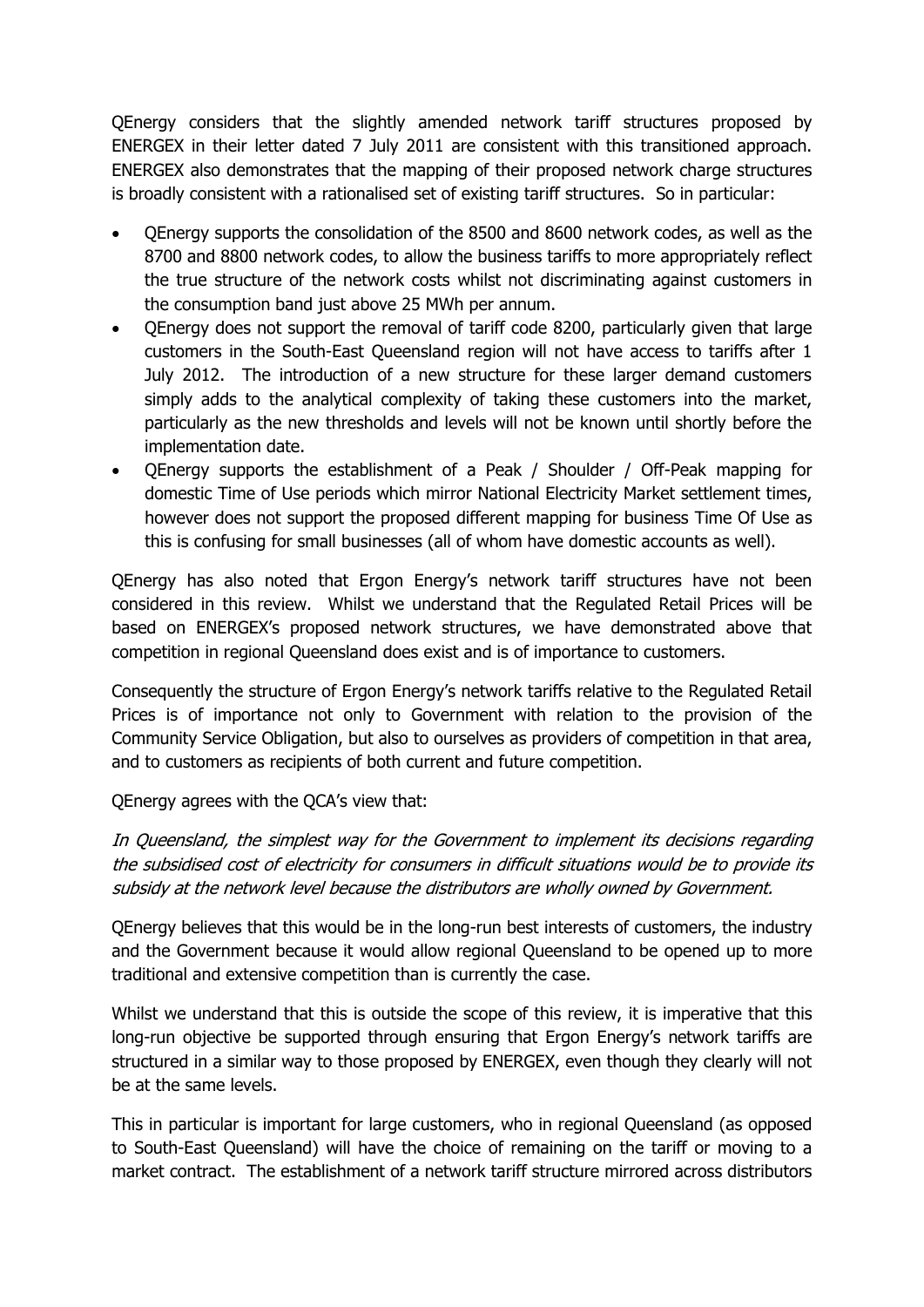for large customers will greatly facilitate analysis of the benefits or otherwise for customers in regional Queensland to take up their option, assisting with alleviating the inevitable tensions that will arise on this issue between the regions.

The QCA asks retailers to comment on the ability of retailers to pursue our own demand management objectives in an N+R model, where R is not structured to support market demand objectives but N is devised to support network demand management.

QEnergy supports this model from a customer perspective because at present the key cost driver for customers has been the increase in network capital costs, and consequently any ability to curtail network critical peak demand will be beneficial to everyone. The use of an N+R model does not constrain retailers from establishing their own market contract mechanisms to drive retail demand management where and when commercially appropriate.

Retailers could also provide demand management aggregation services to networks to avoid network upgrade requirements should there be appropriate incentives in place for the provision of that service.

### **Issue: Section 2.4 Process for passing through network costs**

As noted above, QEnergy considers that the Community Service Obligation accruing to regional Queensland customers should be paid through the Ergon Energy network business. In the short run, ensuring that Ergon Energy's network tariffs are structured in a similar way to those proposed by ENERGEX, even though not at the same levels, at least makes the level of subsidy more transparent, as well as ensuring that there are no barriers to the ultimate implementation of more uniform competition.

QEnergy considers that the separation of retail and network charges as mandatory items on the bill will cause confusion to customers and significant disruption to the industry. The network and retail contributions are already separated on large interval-metered bills, and this causes significant confusion when customers move into the market from tariff prices. If these sophisticated consumers find the separation confusing, it is hard to imagine that it would not be even more so for domestic customers.

QEnergy also agrees with previous retailer submissions that there would be significant additional cost and disruption which would need to be borne by the industry and, ultimately, customers, if the requirement for separate identification of the network and retail components of the bill were mandatory.

There is certainly not sufficient time between the release of the final report in March 2012 and the implementation of this structural review in July 2012 for this to be a requirement, particularly given the other systems changes being implemented at the same time. These include changes to accommodate compliance with the National Electricity Consumer Framework and also the proposed introduction of a Carbon Tax.

QEnergy supports the QCA proposal to inform customers of the cost of the network components of their bill through the publication of the separate N and R components in the tariff schedule. This could then form the basis for retailer communications to customers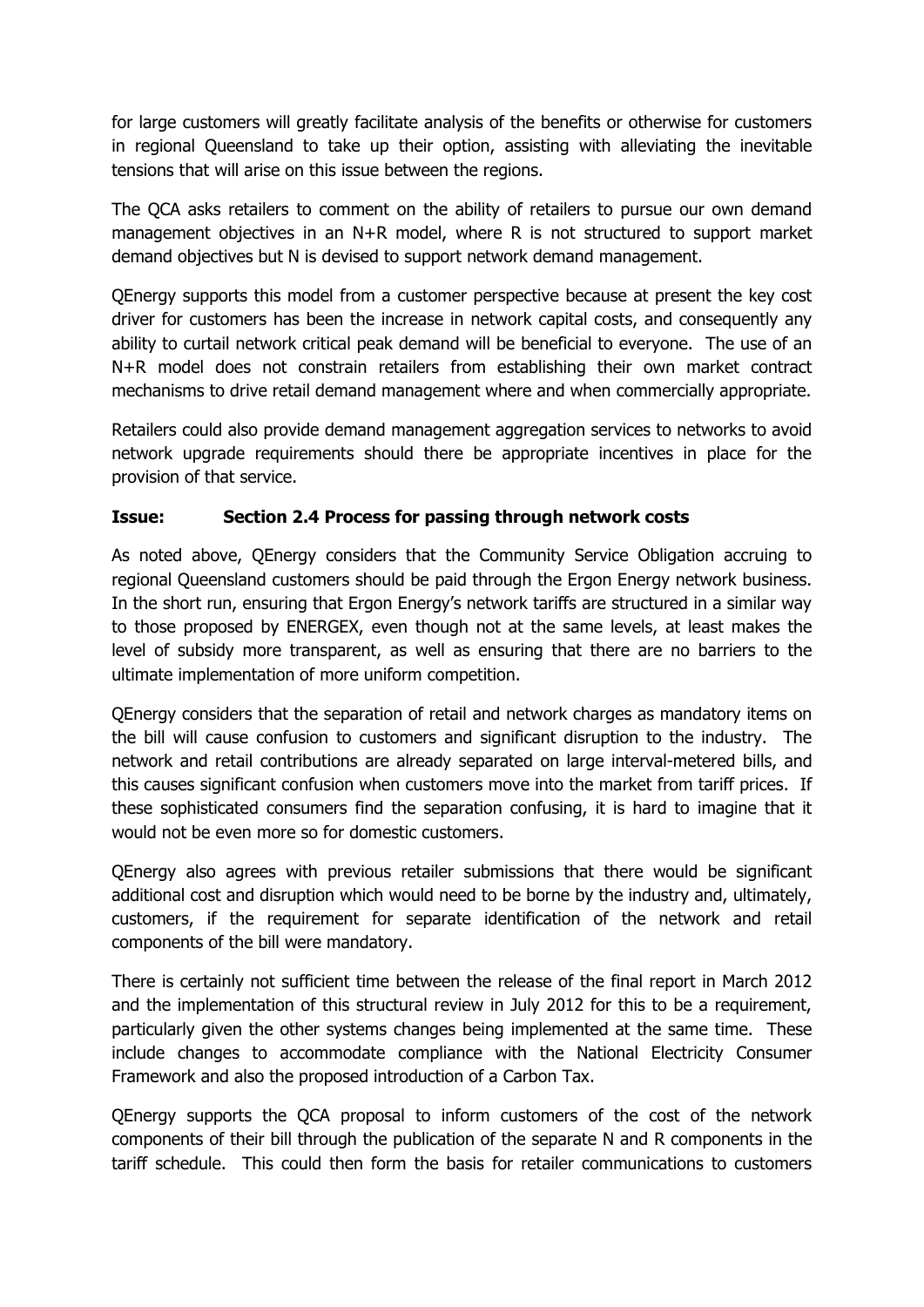through our annual repricing communications, rather than requiring the introduction of a new framework for communication in an already cluttered communication landscape.

# **Issue: Section 2.5 Maintaining alignment of retail and network tariffs**

QEnergy agrees with the Authority that the timing of the release of ENERGEX network charges later than the required gazettal of Regulated Retail Prices is a matter of concern for retailers. QEnergy does not support the implementation of new N+R structures on 1 July and then their reimplementation on say 1 August as this will add significant additional cost and disruption which would need to be borne by the industry and, ultimately, customers.

QEnergy also does not support the Authority adjusting retail tariffs once the Australian Energy Regulator has approved ENERGEX's network tariffs as we agree that it would leave insufficient time for the amendment of the retail tariff structure or for retailers to incorporate the new retail tariffs into their billing systems in time for the start of the new financial year.

The Authority could consider adopting a different year – for example, August to July or September to August – to allow for this timing inefficiency which will be an ongoing issue.

If this is not possible, then the structure whereby the Authority makes any required adjustments as promptly as it can is a second-best alternative, albeit one significantly poorer than the adoption of a different timetable by the Authority.

## **Issue: Section 3.2 Estimating Energy Costs**

QEnergy believes that over the long-run, LRMC pricing will be delivered by the Queensland electricity market since this is the rational approach to electricity generation pricing. We do not support the adoption of a solely market-based approach to estimating energy costs, chiefly because this would significantly add to year-on-year volatility for customers. The volatility would in some periods be beneficial for customers, and in some periods punitive, but would always make forward budgeting uncertain and more complex.

As noted by IPART (Changes in Regulated Electricity Retail Prices from 1 July 2011 – draft report April 2011 p.31):

The market-based cost is sensitive to the supply-demand balance and can move significantly from year to year. As a result for some years the market price can be significantly above the LRMC of generation, for example, during the tightening of the supply-demand balance ... Over the longer term we would expect the market price to reflect the LRMC of generation.

By way of background, the Australian electricity market is currently experiencing an oversupply of generation and an abundance of gas as a fuel, as coal-seam wells are ramped up towards the commissioning of the proposed Liquified Natural Gas trains in Gladstone. This is being reflected in relatively low market prices.

In Queensland, this is an abrupt change from 2007, when a lack of water required the withdrawal of capacity and sent forward contract prices to extraordinary levels. The history of forward contract prices over the last five years is shown overleaf, demonstrating that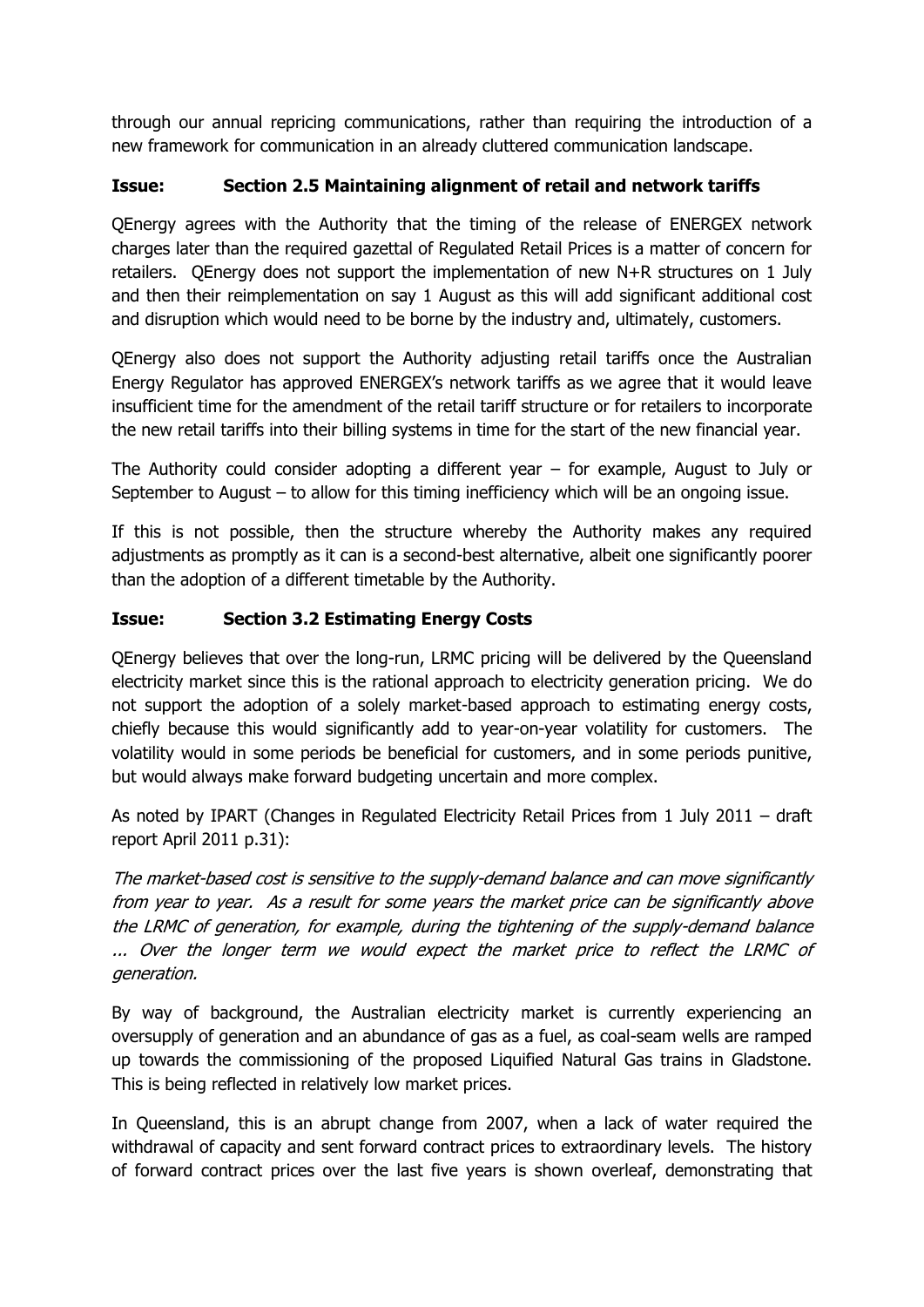prices which went into 2007 at \$30/MWh, rose to \$70 / MWh later that year, and have remained similarly volatile ever since.

If the Authority had been undertaking the review using market contracts to benchmark energy prices at this time, the energy component in 2007 would have doubled going into the 2008 determination, a more than 40% increase in the Regulated Retail Price (energy makes up around 40% of the overall tariff rate).



Within one year there can also be significant volatility as is demonstrated in the graph below, when prices spiked because of lack of supply during Queensland's floods.



This drives the requirement for a volatility premium on top of base prices since effectively by setting a single price which is open for a year, the Authority is requiring retailers to sell customers an option which is over for the entire gazettal period.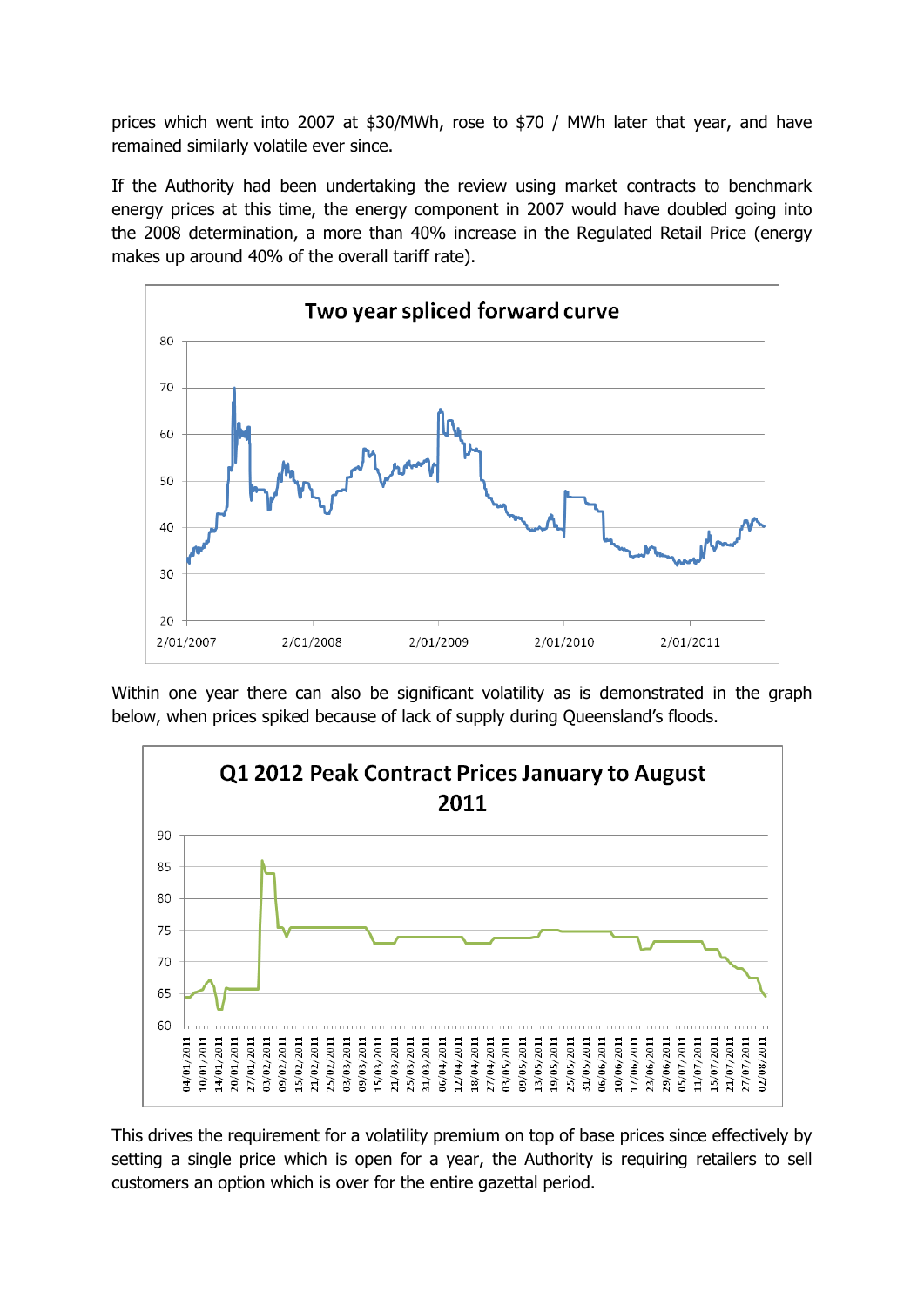From a risk-management perspective, then, retailers sell at the Regulated Retail Price to customers – a fixed price – in quantities set by the customer not the retailer, and buy their hedges to cover their forecast load at a variety of prices throughout the year. Further, they are subject to significant risks such as load volatility which can change the cost of provision of supply to customers even once the customer is hedged.

As a starting point, it is therefore important to realise that the prices which are visible in the market – and which are the basis of these charts – are flat, Peak or Off-Peak contract prices which do not contain any risk premia for the market risks that retailers take in making their offerings to customers. Those prices therefore represent only the base level upon which the Authority can commence to apply premia to cover these and other risk aspects of retailing.

Further, because the electricity market is a semi-perfect (and somewhat illiquid) market, the prices are only a representation of dealable levels, and may have significant buy/sell spreads around them. This means they can be extremely misleading as market price indicators.

Finally, whilst an R based on current wholesale market prices would no doubt initially be lower than one based on LRMC approaches, it would move sharply upwards over the next few years as the coal seam gas is extracted for compression and export.

For this reason, QEnergy supports a continuation of the LRMC based approach to estimating energy costs. If however the Authority is intent on pursuing a market-based approach to estimating energy costs, QEnergy would recommend a blend of LRMC and market-based approaches to assist in smoothing out this volatility. This appears to be IPART's preferred model.

If a market-based component is adopted, determination of the nature of a representative retailer will be key to establishing the appropriate risk level which drives the hedging strategies (and hence price). Given that a core objective is to promote competition in the South-East Queensland market, it would seem sensible to use the new entrant retailer as a model on which to base cost estimation.

New entrants typically have a lower risk appetite than incumbent retailers, and consequently the more conservative approach to risk adopted by the Authority in its last review is appropriate.

It is not, however, appropriate to represent that risk appetite through over-hedging a book. New entrant retailers are far more conscious of daily and weekly cashflows than incumbent retailers, and for this reason, steadily losing money through being long to the pool and paying the difference payments is not an appealing strategy despite offering the comfort of protection in the event of a price excursion. It is analogous to 'death by a thousand cuts' as opposed to the alternative of 'death by beheading' (where the retailer has a short position during a price excursion).

For this reason, the new entrant retailer will generally seek to match its expected load volume and shape with shaped hedging contracts rather than the block contract methodology reviewed by the Authority in its previous examination.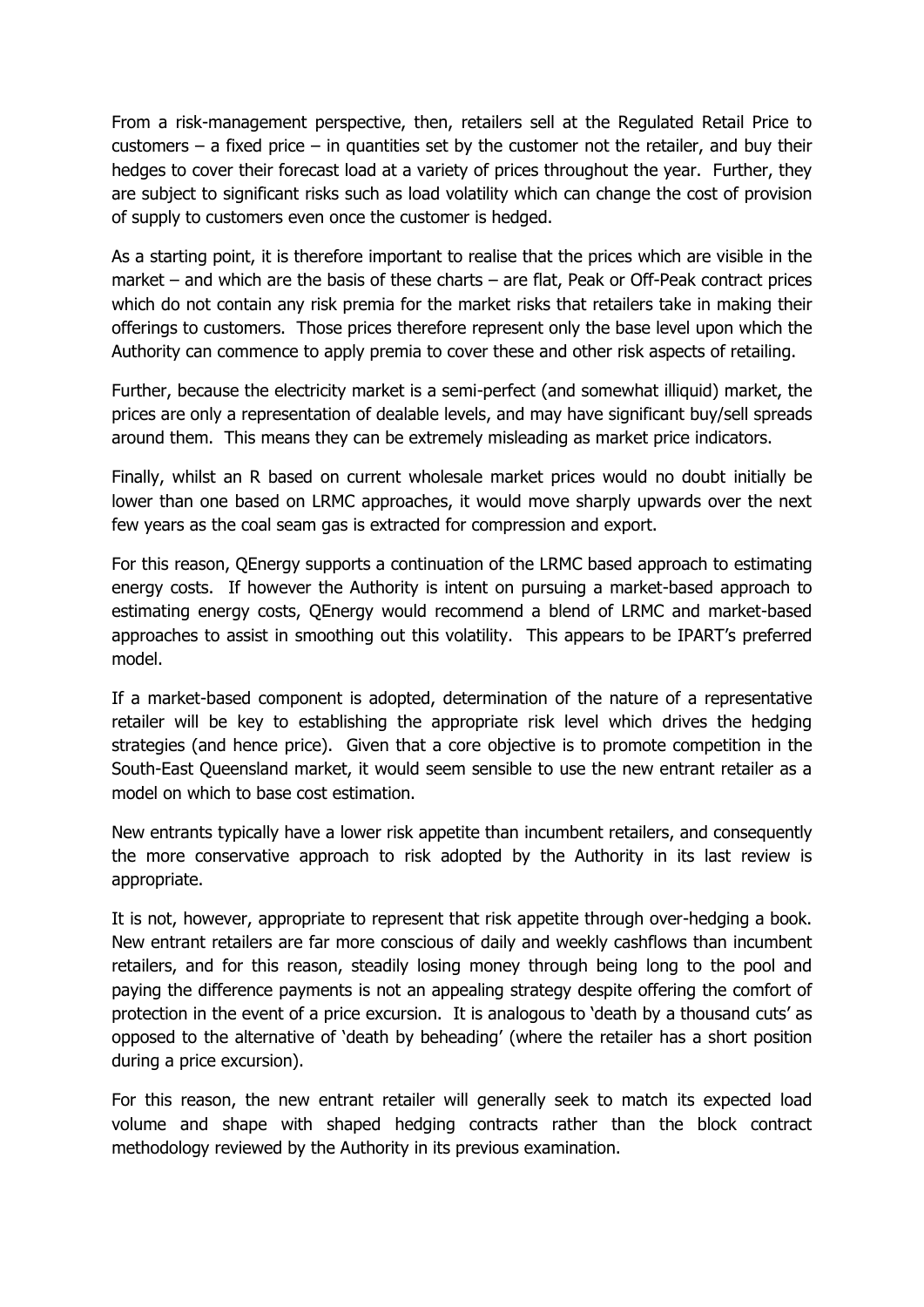This makes sourcing the appropriate data for market contract benchmarking not easy to achieve. Whilst core Flat, Peak and Off-Peak swap and cap prices are readily available for the Queensland market, as noted by the Authority this does not reflect the actual cost of hedging. If some visible market portfolio is adopted as a base point, then a variety of risk premia must be added to the contract price in order to achieve truly cost reflectivity:

- The cost of an NSLP shaped hedge is not observable through traded prices, although a premium can be inferred through bilateral contract transaction levels.
- A liquidity premium must also be included since the volumes acquired on a monthly basis are traditionally smaller than ordinary tradeable market parcels.
- Because retailers traditionally hedge as load is acquired (ie regularly throughout the year), a premium would need to be added to any market-based contract proposal to allow for price volatility over the annual period. This premium can be estimated using historical data on contract price volatility over an annual term.
- For the same reason, a seasonally volume-weighted approach to estimating the full-year cost would be required by the representative new entrant retailer, since one-twelfth of the final load would be in place for the full year; one-eleventh for eleven months; onetenth for ten months; and so on. This however is directly opposite to the incumbent retailer profile, where the full franchise load is in place for the entire year. Perhaps a balance between the two would be appropriate.
- It would also be necessary to include a premium for load variability, which can be estimated using standard simulation packages.

On balance, none of these pricing elements are easily observable, so if the Authority is to pursue this approach it will need to invite stakeholder confidential feedback on their specific bilateral costs, compare them to the observable market to determine appropriate premia, and then make a qualitative determination of costings from that point. It may be appropriate to engage a consultant to undertake this work on behalf of the Authority.

With respect to wholesale spot price forecasts, it is not necessary to use spot price forecasts as a component of the modelling process even for energy market contracts, because retailing as a margin business does not allow for the establishment of short positions to pool – this is a trading activity, is not compensated in the Regulated Retail Price structures, and is better thought of a separate, unrelated profit-making activity.

With respect to the timing of purchasing, as noted above, the representative retailer is as averse to being long to the pool as it is to being short because of the cashflow consequences. Hence, the Authority's view that retailers will purchase load in advance of customer recruitment is not borne out in practice.

Whilst QEnergy agrees that using a rolling dataset to estimate market prices is less volatile than using a point-in-time estimate, it is imperative that these rolling prices be forward rather than backward looking. This could be established by using, as noted above, a traditional volatility premium to add to the point-in-time estimates or could be based on a simulated forecast contract prices forecasted by an expert.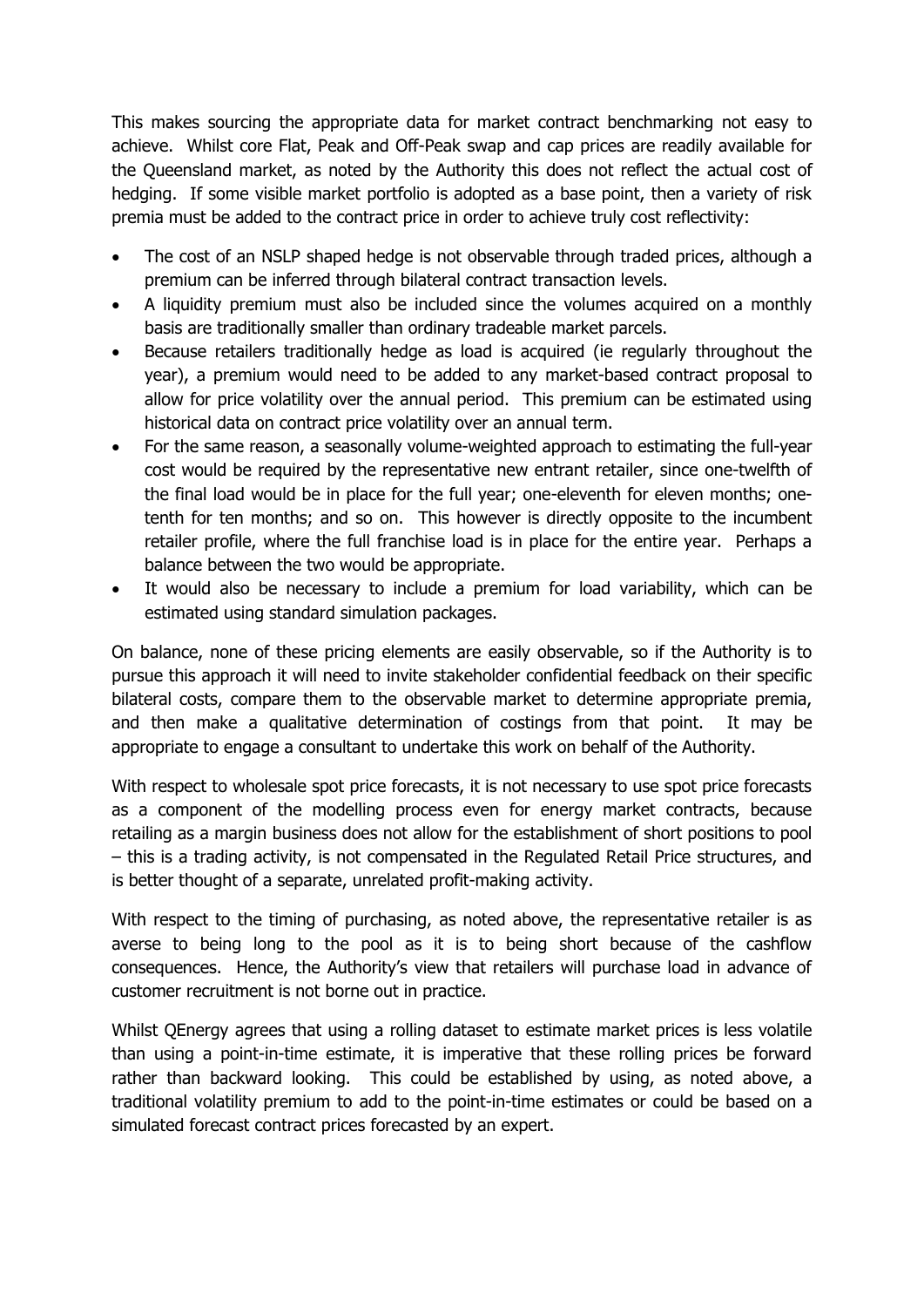As noted previously, a seasonally volume-weighted approach to estimating the full-year cost would be required by the representative new entrant retailer, although the incumbent retailer would require a more full-year profile. For this reason QEnergy suggests a balance between the two.

QEnergy considers that the ENERGEX NSLP shape is the appropriate shape to use when costing the sculpted load. Historical data without adjustment should be used as the basis on which to estimate this shape.

## **Issue: Section 3.3 Use of LRMC as a price floor**

As noted above, QEnergy is supportive of an approach of combining the LRMC and marketbased costs when establishing energy contract rates. Failing this, it would be imperative to introduce an LRMC price floor into the calculation to smooth market volatility and to ensure that retailers are not forced to take the risk of being required to sell to customers at a rate that is unsustainably low for a fixed period of time.

## **Issue: Section 3.4 Accounting for energy losses**

QEnergy does not support the Authority's approach to accounting for energy losses in the calculation of price. When pricing a large customer – and as price-setter for aggregate small customers the Authority is effectively assuming the role of a large customer – load is taken at meter and then the price is accreted for both distribution and transmission loss factors.

Small customers billed on tariff arrangements are not subject to the application of distribution or transmission loss factors, and are billed based on metered load. Consequently the tariff rate must include an uplift in pricing to take account of average combined distribution and transmission loss factors, which in ENERGEX's area average around 8% (but can be significantly more across the rest of the State). This is clearly an important margin component if not included in the pricing.

## **Issue: Section 3.5 Cost associated with environmental schemes**

QEnergy does not support the unaltered use of market contract data to estimate the costs of environmental credits, because the issues associated with using market data for 'black' energy costs also apply to these other markets. The cost estimate for GECs in the 2010/11 BRCI fell significantly from the previous year, which was not representative of the costs of compliance for retailers selling to small customers.

If the Authority chooses to use observable market contract data as the basis for pricing environmental schemes, then the following premia must be added to contract prices to truly be cost-reflective:

- A liquidity premium, since the volumes acquired by the representative new entrant retailer would be traditionally smaller than ordinary tradeable market parcels.
- A premium for price volatility over the annual period would be required, which can be estimated using historical data on contract price volatility over an annual term.
- A seasonally volume-weighted approach to estimating the full-year cost would be required by the representative new entrant retailer, although this is opposite to the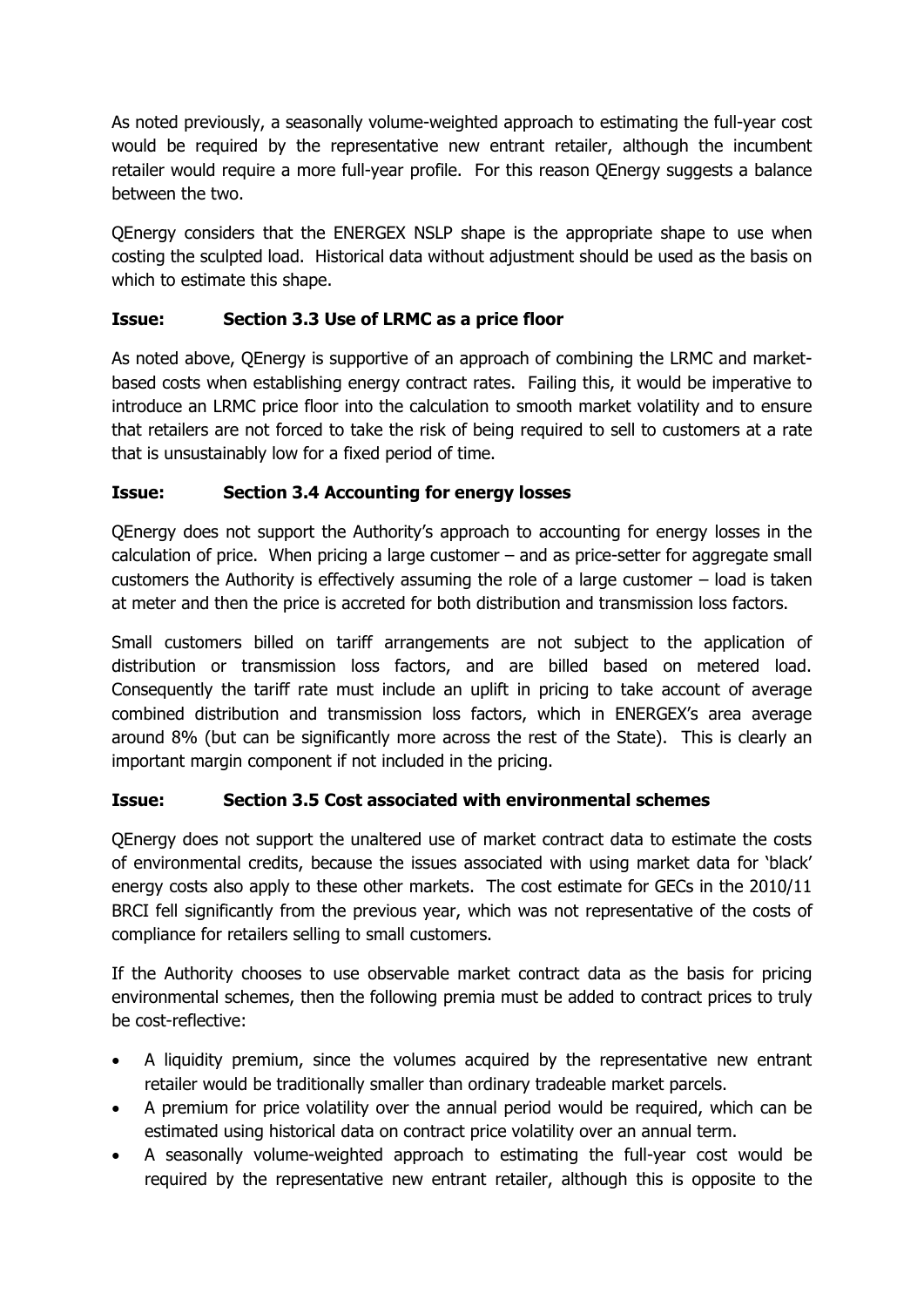requirements of the incumbent retailer profile, where the full franchise load is in place for the entire year. Again, a balance between the two would be appropriate.

Because the volume associated with environmental compliance is annual not half-hourly, the risks are not as concentrated as they are in the case of 'black' energy.

These premia would apply similarly to the other environmental schemes within the Expanded Renewable Energy Target scheme.

With respect to Carbon Pricing, QEnergy considers that the legislative environment is still sufficiently uncertain to comment on an appropriate mechanism to price the tax into electricity.

### **Issue: Section 3.6 Costs associated with market participation**

QEnergy supports the use of historical costs to estimate NEM participation fees and ancillary services charges incurred by retailers.

### **Issue: Section 4.2 Retailer characteristics**

QEnergy considers that the appropriate retailer should be a new entrant retailer in order to support the continuation of vibrant competition in Queensland.

Consolidation has been a feature of the electricity market landscape over the past few years, and with the sales of the electricity businesses in NSW to the two Queensland incumbents AGL and Origin Energy, a flourishing competitive environment is dependent entirely on new entrant participation. This should be reflected through the price-setting framework with respect to Regulated Retail prices.

QEnergy considers that the business should be standalone providing only electricity retail services in Queensland, largely because most of the new entrants currently participating in other states and likely to enter to support competition in Queensland are structured in that way. Gas retailing is not a viable startup business in Queensland because of the limited numbers of customers, so consequently standalone electricity retail businesses are the most appropriate from a market environment as well.

If the Authority wished to consider that the business was vertically integrated, then it would need to use the LRMC approach to estimating energy costs in the Regulated Retail prices, since this is the cost that applies to those businesses.

QEnergy considers that operating costs should be benchmarked across the market as competition forces a competitive cost structure on all participants.

#### **Issue: Section 4.3 Retail operating costs.**

QEnergy supports the current list of retail operating costs reviewed by the Authority under the BRCI, and also supports the methodology used to date in calculating those operating costs, including the CARC.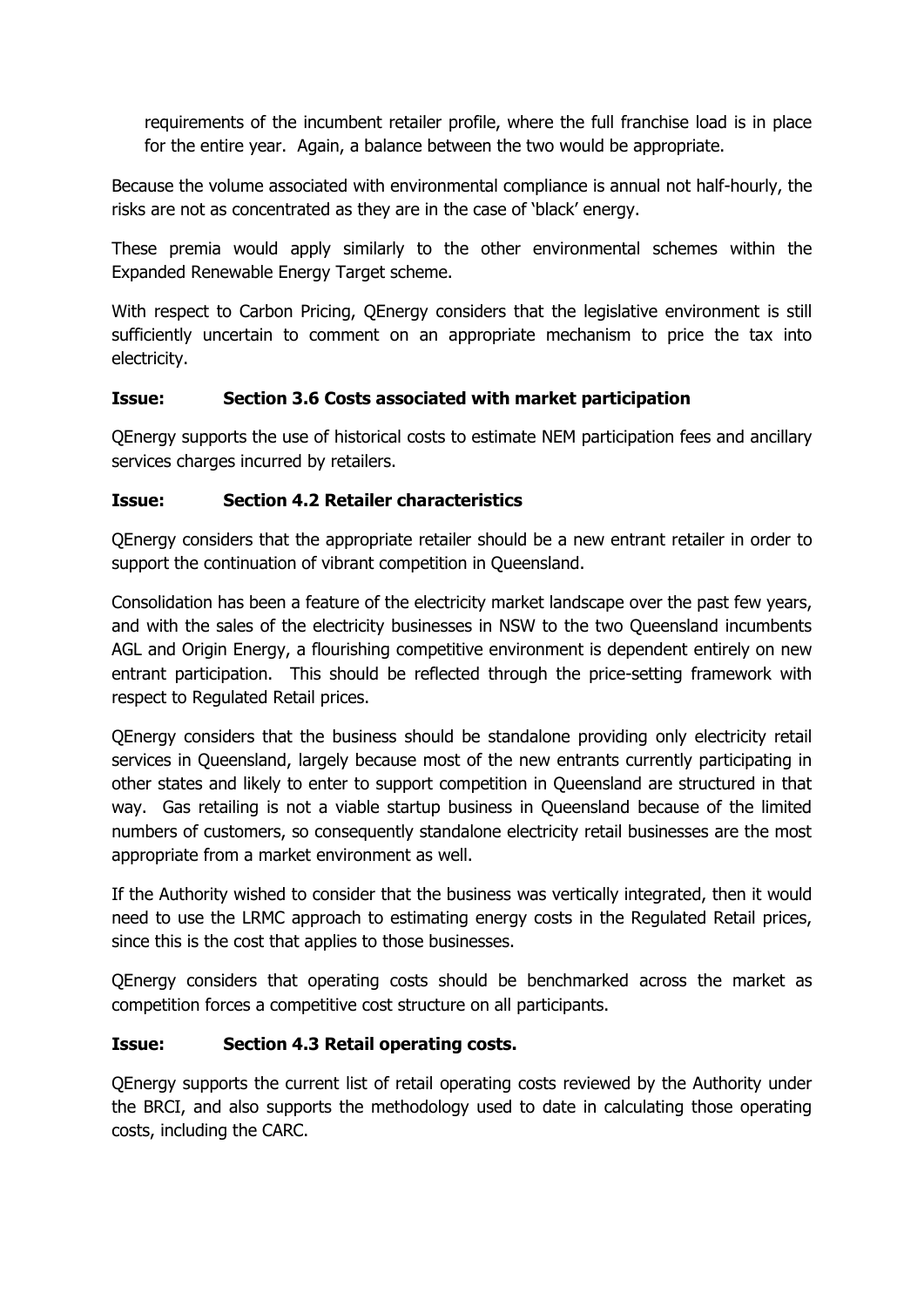## **Issue: Section 4.4 Retail margin**

QEnergy supports the methodology used by the Authority in calculating the retail margin in BRCI reviews to date, as well as the 5% margin.

#### **Issue: Section 5.2 Allocating R costs to customer groups**

QEnergy considers that except for tariff classes applicable to large customers in the Ergon Energy area – tariffs 41, 43 and 66 – there is limited difference in the application of tariff structures across classes. This is particularly because the specific consumption pattern of an individual customer is not material to the establishment of a cost-reflective R since all customers are settled based on the Net System Load Profile.

### **Issue: Section 5.3 Allocating R costs through individual retail tariffs**

QEnergy considers that in general, operating costs are driven by customer numbers – each customer must be acquired, transferred, billed, serviced and have their debt collected regardless their size. Therefore QEnergy advocates for Retail operating costs to be included in a Fixed-rate R component, whilst energy trading costs (including the costs of environmental compliance) are clearly applicable on a variable basis.

QEnergy considers that the inclusion of the Retail Margin as a fixed cost would drive retailers to educate customers to reduce their consumption rather than grow it as would be the case if the retail margin was variable. The same argument applies should a variable Retail Margin be applied in the Time Of Use tariffs for domestic and business customers – it would need to be either equivalent across Peak and Off-Peak components or more targeted towards Off-Peak components in order to ensure that retailers were appropriately incented to drive Off-Peak consumption.

#### **Issue: Section 5.4 Transitional issues**

As noted at the outset, QEnergy supports a transitioned approach to the changes in tariff structures recommended out of this review. This means that QEnergy considers that changes from current tariff structures and levels should be constrained at an aggregate level to ensure that no individual customer is shocked or has too much of a windfall price gain.

In this sense, QEnergy supports that a phased transition does support the determination of prices for customers on a less than cost-reflective basis in the first year simply by managing the deviation of prices from the current level extremely tightly. In particular, ENERGEX's network pricing will need to take this into account when establishing the rates for each of the steps in the domestic tariff as the inclining block structure is new for domestic customers and clearly will have the largest impact by customer numbers.

The most significant impact for individual customers transitioning off obsolete tariffs will likely be the small consumption Tariff 21 sites, since most significant electricity consumers who were on this tariff have already been placed onto a Tariff 20 structure. However many of these sites are adjuncts in part of a larger portfolio of business sites, and so QEnergy does not consider it will cause undue hardship. Similarly, Tariff 37 is generally found in